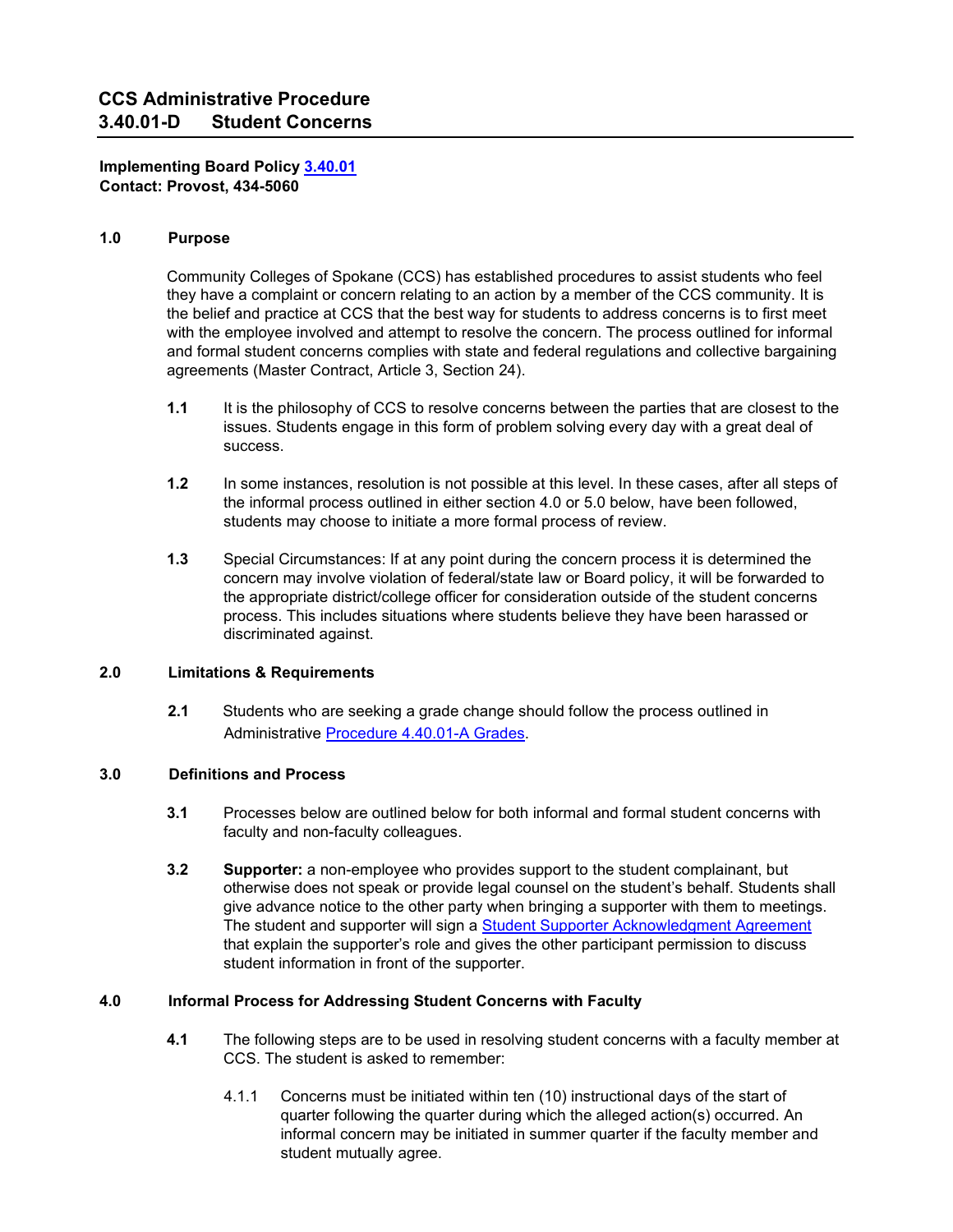- 4.1.2 Informal concerns should proceed to the next step only if not resolved at prior steps.
- 4.1.3 The student will make reasonable effort to complete the informal concern process described below within twenty (20) instructional days. The student has a right to a supporter during any meeting, provided advance notice is given to the other participant. The Student Supporter Acknowledgement Agreement must be signed by the student and supporter at the beginning of the meeting.
- 4.1.4 To ensure confidentiality and compliance with privacy statutes, this is an individual process. Group concerns will not be considered.
- 4.1.5 The faculty member has the right to union representation at any meeting regarding the concern.
- **4.2 Step 1:** The student communicates with the faculty member and describes the concern. The faculty member will respond to the student within five (5) instructional days after hearing the informal concern from the student. If the student has used at least two methods to attempt to contact the faculty member on instructional days and received no response within a reasonable time, the student will contact the department chair for assistance. Before proceeding to Step 2, the department chair will first ascertain that the student has made valid attempts to contact the faculty member during the faculty member's instructional days. If not, the chair will facilitate communication with the faculty member.
- **4.3** Step 2: If the concern is not resolved at Step 1, the student next speaks with the faculty member's department chair. The chair will attempt to facilitate a mutually acceptable resolution of the concern between the faculty member and the student. The department chair will respond to the student within five (5) instructional days of hearing the informal concern from the student. A student may initiate the informal concern directly at Step 3, provided the cause for the student not proceeding through Steps 1 and 2 is ascertained and found credible by the faculty member's dean. The faculty member's dean will first ascertain that the student has made valid attempts to contact the faculty member during the faculty member's instructional days (Step 1), and not having received a response, has contacted the department chair for assistance (Step 2).
- **4.4** Step 3: If the concern is not resolved at Step 2, or it is determined by the faculty member's dean to be advanced to this step, the student next speaks with the dean. At any point during the informal process, the dean may call an informal meeting between the student, faculty, chair and the dean to attempt to reach a resolution. The dean will respond to the student within ten (10) instructional days of receiving the concern. The dean will inform the employee and department chair of the response. If the dean is not reasonably available, the student may instead contact the appropriate vice president for assistance or assignment of a designee.
- **4.5** If the concern has not been resolved to the student's satisfaction, they may file a formal complaint utilizing the Formal Student Complaint Process Form (found in Appendix N-1of the Faculty Master Contract). This form must be submitted to the dean's office within ten (10) instructional days of the dean's Step 3 response. Failure to do so causes the complaint to be denied as untimely. Please see Section 5.0 below for the instructions for filing a formal complaint.

## **5.0 Formal Process for Addressing Student Concerns with Faculty**

The formal process for addressing student concerns is initiated only after a student has been unsuccessful in resolving the issue of concern at the informal level as outlined in section 4.0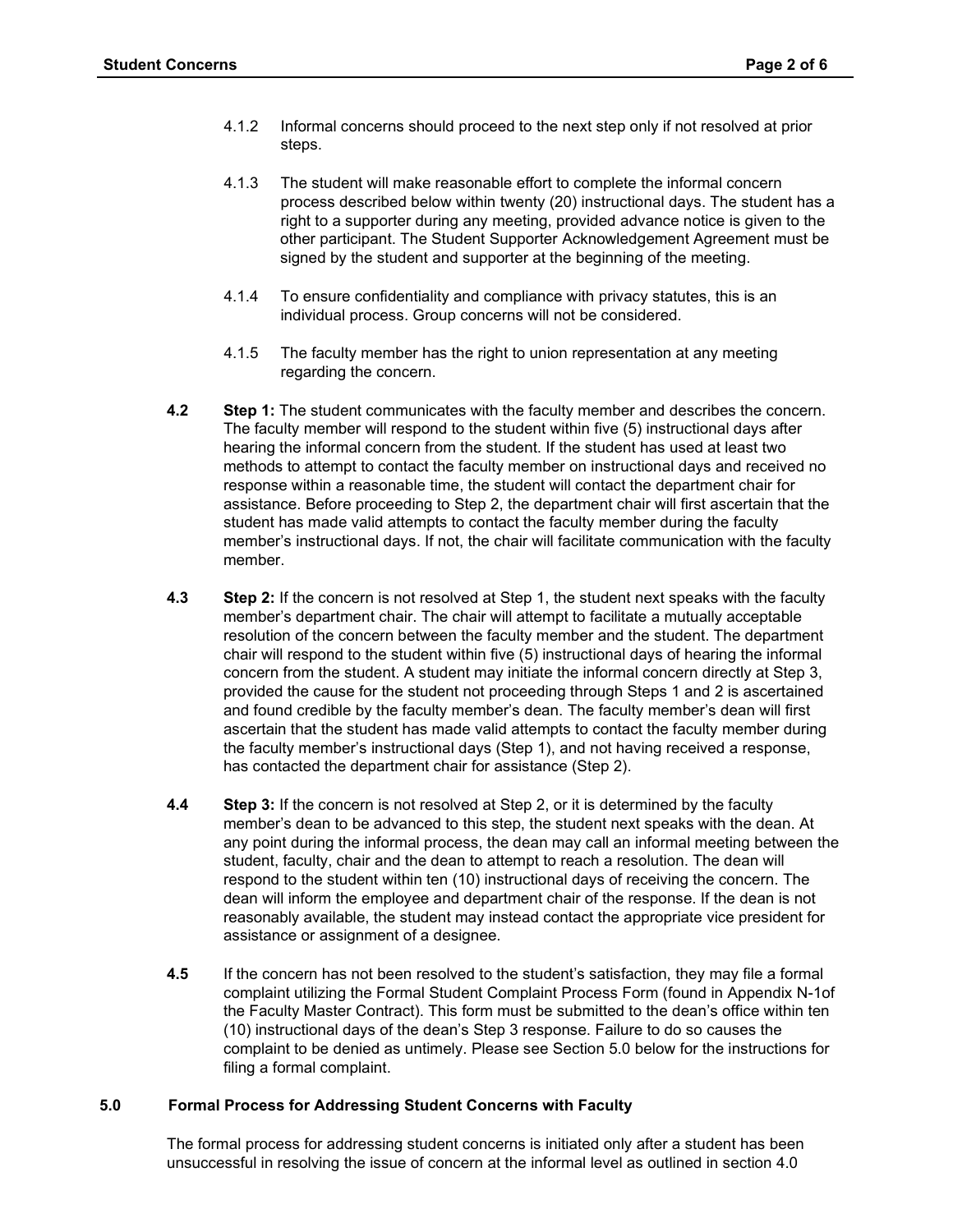above. **Note: Issues involving alleged harassment or discrimination do not follow this process, but must follow [CCS Administrative Procedure 2.30.01-A Non-discrimination/](https://ccs.spokane.edu/ccsglobal/media/Global/PDFs/District/Policies/CH2/2.30.01_EqualEmploymentNonDiscriminationAntiHarass/2-30-01A_DiscriminationComplaint.pdf)  [Anti-harassment](https://ccs.spokane.edu/ccsglobal/media/Global/PDFs/District/Policies/CH2/2.30.01_EqualEmploymentNonDiscriminationAntiHarass/2-30-01A_DiscriminationComplaint.pdf) or [CCS Administrative Procedure 2.30.01-D Title IX Procedures for](https://shared.spokane.edu/ccsglobal/media/Global/PDFs/District/Policies/CH2/2.30.01_EqualEmploymentNonDiscriminationAntiHarass/2-30-01D_TitleIXProceduresEmployees.pdf)  [Employees.](https://shared.spokane.edu/ccsglobal/media/Global/PDFs/District/Policies/CH2/2.30.01_EqualEmploymentNonDiscriminationAntiHarass/2-30-01D_TitleIXProceduresEmployees.pdf)**

- **5.1** The intent of the Formal Process for Addressing Student Concerns is to provide a clear outline of steps to be followed that will provide due process for all parties. The following guidelines are in place to further facilitate this process.
- **5.2** If the concern has not been resolved to the student's satisfaction, they may file a formal complaint utilizing the Formal Student Complaint Process form (found in Appendix N-1of the Master Contract). The form must be submitted to the dean's office within ten (10) instructional days of the dean's Step 3 response. Failure to do so causes the complaint to be denied as untimely.
- **5.3** The Formal Student Complaint Process Form and related material are considered an education record of the student subject to the Family Educational Rights and Privacy Act (FERPA).
- **5.4** The dean will assess the formal complaint and make a determination of whether the complaint is appropriate for further consideration. If the dean determines that it is not appropriate, they will notify the student in writing not later than ten (10) instructional days after receipt of the formal complaint. The student may appeal to the appropriate Vice President within ten (10) instructional days after the dean's response. The Vice President's response will be the college's final official response.
- **5.5** If the dean determines further consideration is appropriate, they will, within ten (10) instructional days of receiving the signed written complaint, send the signed written complaint to the faculty member and to the AHE.
- **5.6** The faculty member will submit a written response to the formal complaint to the dean within ten (10) instructional days of being notified. The faculty member can either 1) assert the informal process was not followed, or 2) provide a written response to the dean.
- **5.7** The dean will provide the division formal response to the student within five (5) instructional days after the above meeting. This serves as the official division response to the complaint. The student may appeal to the appropriate Vice President within ten (10) instructional days after the dean's response. The Vice President's response will be the college's final official response.
- **5.8** The faculty member has the right to AHE representation at any step in the process.
- **5.9** Formal complaints shall be retained for two academic years beyond the year in which it was filed and shall thereafter be purged. Material relating to formal complaints that were determined appropriate for further consideration are placed in the employee's division file (Master Contract Article 3, Section 4, Paragraph B, 3, e). A formal complaint that is not determined appropriate will not be retained in the division file, but will be retained in a Vice President of Student Services record retention file for risk management purposes. Complaints not moved into formal remediation shall be purged from any and all records after four (4) full academic quarters, excluding summer (Master Contract Article 3, Section 4, Paragraph B, 3, iv).

# **6.0 Informal Process for Addressing Student Concerns with Non-Faculty Employees**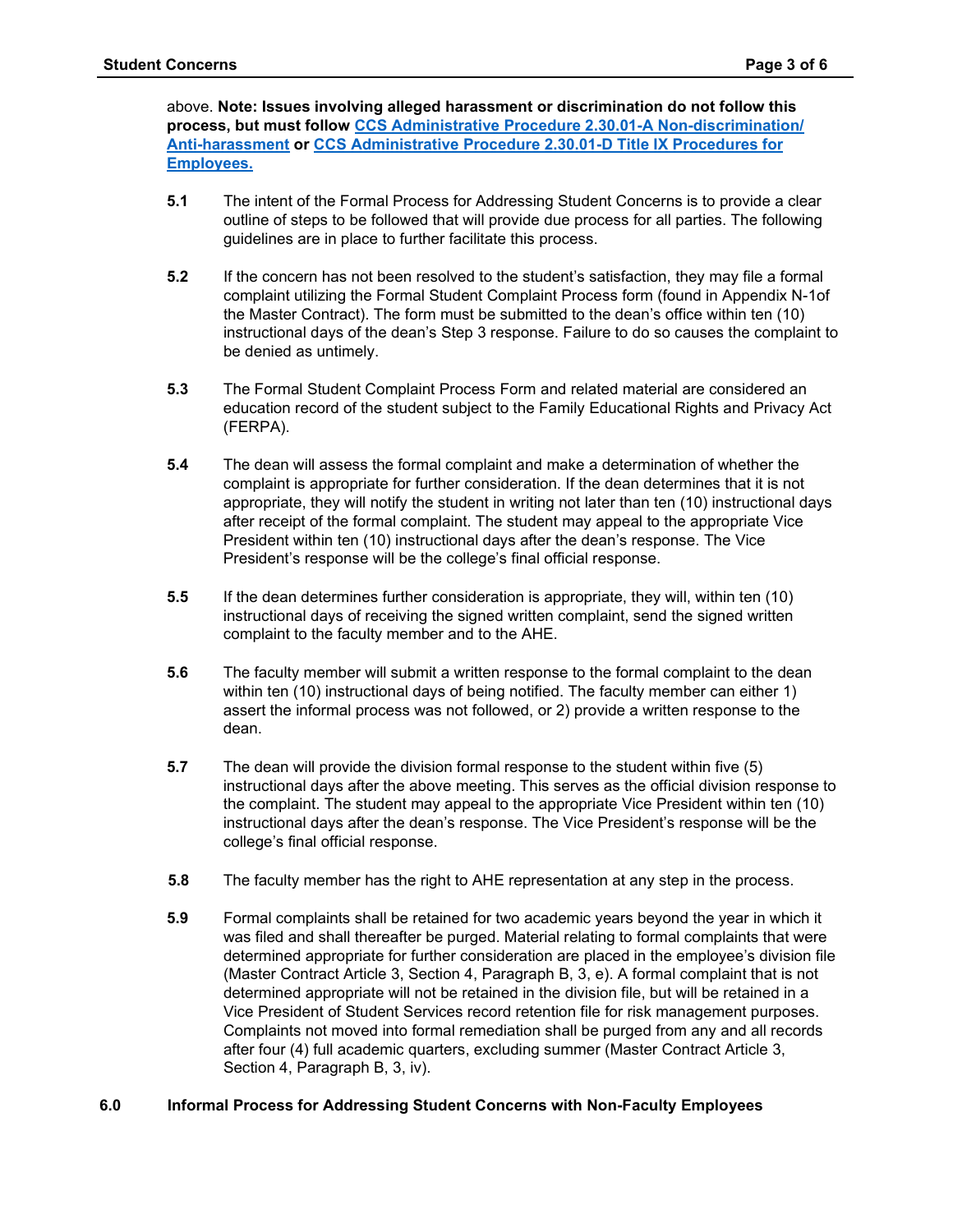- **6.1 T**he following steps are to be followed by students when seeking review of a concern involving a non-faculty employee of CCS. The student is asked to remember:
	- 6.1.1 Concerns must be initiated within ten (10) instructional days of the start of quarter following the quarter during which the alleged action(s) occurred. Students are encouraged to make their concerns known as quickly as possible so that something can be done to resolve the situation during the current quarter in which the concern originates.
	- 6.1.2 The review of concerns must proceed from the lowest level of review to higher level of review.
	- 6.1.3 The student has a right to a supporter during any meeting, provided advance notice is given to the other participant. The Student Supporter Acknowledgement Agreement must be signed by the student and supporter at the beginning of the meeting.

In order to ensure confidentiality and compliance with privacy statutes, this is an individual process and group concerns will not be considered

- **6.2 Step 1:** The student speaks with the supervisor of the employee with whom they have the informal concern and seeks to resolve the matter at this level. The supervisor will attempt to facilitate an acceptable resolution between the employee and student. The supervisor has five (5) instructional days to respond after hearing the student's informal concern. There is no need for further action if the concern is resolved at Step 1.
- **6.3** Step 2: If the informal concern is not resolved at Step 1, or it is determined by the employee's dean or appropriate administrator/supervisor to be advanced to this step, the student next speaks with the dean or appropriate administrator/supervisor. The dean or appropriate administrator/supervisor will attempt to informally resolve the concern. At any point during the informal process, the dean or appropriate administrator/supervisor may call an informal meeting with the student, employee and supervisor to attempt to reach a resolution. The dean or appropriate administrator/supervisor will respond to the student within 10 (ten) instructional days of receiving the concern. The dean or appropriate administrator/supervisor will inform the employee and supervisor of the response. If the concern cannot be resolved at this informal level and the issue warrants formal action, the student may proceed to the Formal Process for Addressing Student Concerns for Non-Faculty Employees in section 7.0 below.
- **6.4** Students may initiate the informal concern directly at Step 2 provided the cause for the student not proceeding through Step 1 is ascertained and found credible by the dean or administrator/supervisor.
- **6.5** The student will make reasonable effort to complete the informal concern process within 20 instructional days.
- **6.6** The student has a right, with advance notice, to a supporter during any meeting. At the beginning of any meeting where a supporter is present, both the student and the supporter will sign the Student Supporter Acknowledgement Agreement, which outlines the supporter's role and waives the student's confidentiality rights.

# **7.0 Formal Process for Addressing Student Concerns with Non-Faculty Employees**

The formal process for addressing student concerns with non-faculty employees is initiated only after a student has been unsuccessful in resolving the issue of concern at the informal level as outlined in section 6.0 above. **Note: Issues involving alleged harassment or discrimination**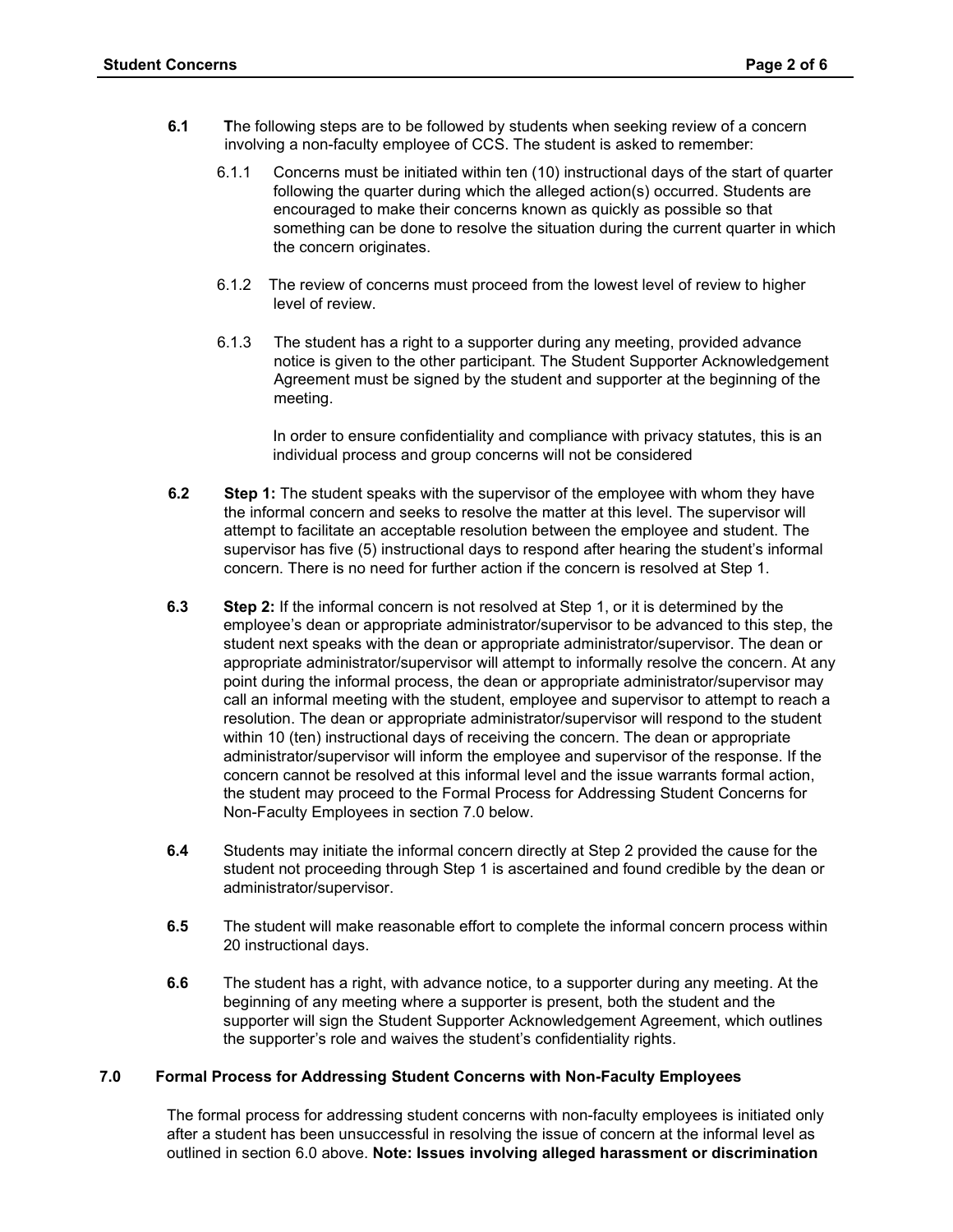**do not follow this process, but must follow [CCS Administrative Procedure 2.30.01-A Non](https://ccs.spokane.edu/ccsglobal/media/Global/PDFs/District/Policies/CH2/2.30.01_EqualEmploymentNonDiscriminationAntiHarass/2-30-01A_DiscriminationComplaint.pdf)[discrimination/ Anti-harassment](https://ccs.spokane.edu/ccsglobal/media/Global/PDFs/District/Policies/CH2/2.30.01_EqualEmploymentNonDiscriminationAntiHarass/2-30-01A_DiscriminationComplaint.pdf) or [CCS Administrative Procedure 2.30.01-D Title IX](https://shared.spokane.edu/ccsglobal/media/Global/PDFs/District/Policies/CH2/2.30.01_EqualEmploymentNonDiscriminationAntiHarass/2-30-01D_TitleIXProceduresEmployees.pdf)  [Procedures for Employees.](https://shared.spokane.edu/ccsglobal/media/Global/PDFs/District/Policies/CH2/2.30.01_EqualEmploymentNonDiscriminationAntiHarass/2-30-01D_TitleIXProceduresEmployees.pdf)**

- **7.1** If the concern warrants formal action, the student will be asked to submit the concern in writing to the appropriate administrator/supervisor. The Formal Student Complaint Form and related material are considered an education record of the student subject to the Family Educational Rights and Privacy Act (FERPA).
- **7.2** The employee involved will be notified in writing within ten (10) instructional days that a complaint has been received, will receive a copy of the written student complaint, and the appropriate bargaining unit procedures for addressing such matters will be followed. The bargaining unit will be notified by the dean or appropriate administrator/supervisor.
- **7.3** The intent of the Formal Process for Addressing Student Concerns is to provide a clear outline of steps to be followed that will provide due process for all parties. The following guidelines are in place to further facilitate this process.
	- 7.3.1 The Vice President of Instruction/Learning of the College is the administrator overseeing all issues relating to instruction and those occurring within their instructional divisions with other staff. The Vice President of Student Services Is the administrator overseeing all issues related to student services and those occurring within their divisions. The Chief Officer of the district unit is the administrator responsible for overseeing all issues related to employees who work for that district office or division.
	- 7.3.2 The student has a right to a supporter during any meeting, provided advance notice is given to the other participant. The Student Supporter Acknowledgement Agreement must be signed by the student and supporter at the beginning of the meeting.
	- 7.3.3 A student may terminate the process at any level.
	- 7.3.4 When the issue involves a represented employee, the employee may choose to notify the bargaining unit at any step in the process.
- **7.4 Step 1:** The student submits a completed Formal Student Complaint Process form to the appropriate dean or administrator/supervisor.
- **7.5 Step 2:** The dean or appropriate administrator/supervisor will assess the formal complaint and make a determination of whether it is appropriate for further consideration. If it is determined that it is not appropriate, they will notify the student in writing within ten (10) instructional days. If the complaint is determined to be appropriate for further consideration, the dean or appropriate administrator/supervisor must notify the employee and appropriate bargaining unit within ten (10) instructional days of the complaint that a written complaint has been received. The employee will be given the submitted student complaint form and is asked to provide a written response to the complaint and return it within ten (10) instructional days to the dean or appropriate administrator/supervisor.
- **7.6 Step 3:** A meeting to discuss the complaint and draft the division's official response is scheduled by the dean or appropriate administrator/supervisor within ten (10) instructional days of receiving the employee's written response. The meeting will include the employee, the appropriate administrator/supervisor and bargaining unit representative. Others may participate in the meeting at the mutual agreement of the dean or appropriate administrator/supervisor and the employee. The dean or appropriate administrator/supervisor will provide the division's formal response to the student within five (5) instructional days after the meeting.